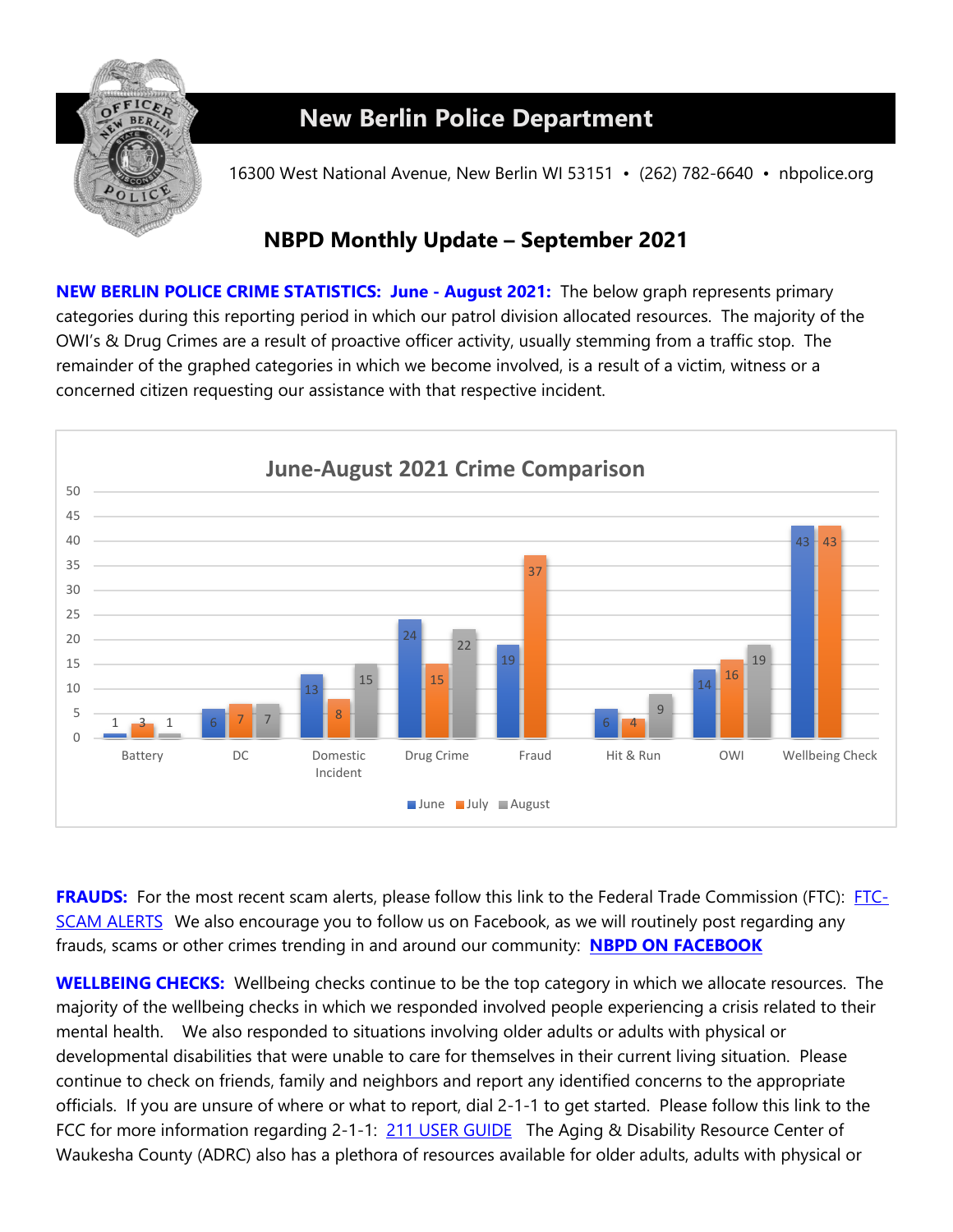developmental disabilities and adults with mental health or substance abuse concerns. Follow this link to the ADRC 2020-2021 resource guide:

<https://www.waukeshacounty.gov/HealthAndHumanServices/adrc/ResourceGuide/>

**PROPERTY CRIMES:** The below chart compares property crime statistics from June – August 2021. In August, New Berlin recognized a reduction of property crime when compared to July.



As you are probably aware, the Milwaukee metro area has been experienced incidents of "car-jackings". One component in reducing an offender's opportunity to victimize you or your property is practicing situational awareness. The following tips regarding situational awareness may assist you in avoiding and/or getting yourself out of a critical incident:

- Never leave your car running while unattended.
- Be wary of individuals who may be attempting to distract you while you are performing activities such as pumping gas or loading groceries.
- When you are walking to your vehicle, make it your practice to scan the area for suspicious person(s) loitering near your vehicle, prior to approaching it.
- When you are stopped in traffic, leave yourself an out. Don't pull up too close to the car in front of you in case you need to maneuver around it. Don't become boxed in with cars on either side in case you need to evade a critical situation by making a U-turn or right turn.
- Finally, when you are driving and or stopped, pay 100% attention to your surroundings, avoiding the urge to become distracted by your smart phone or anything else. This allows you time to recognize a potential threat and take action to remove yourself from the situation.

**REFERRALS FOR CRIMINAL PROSECUTION:** In August of 2021, the New Berlin PD referred 87 charges involving adult & Juvenile offenders to the Waukesha County District Attorney's Office for case review, reference misdemeanor or felony prosecution. Additionally, 15 state traffic citations were issued.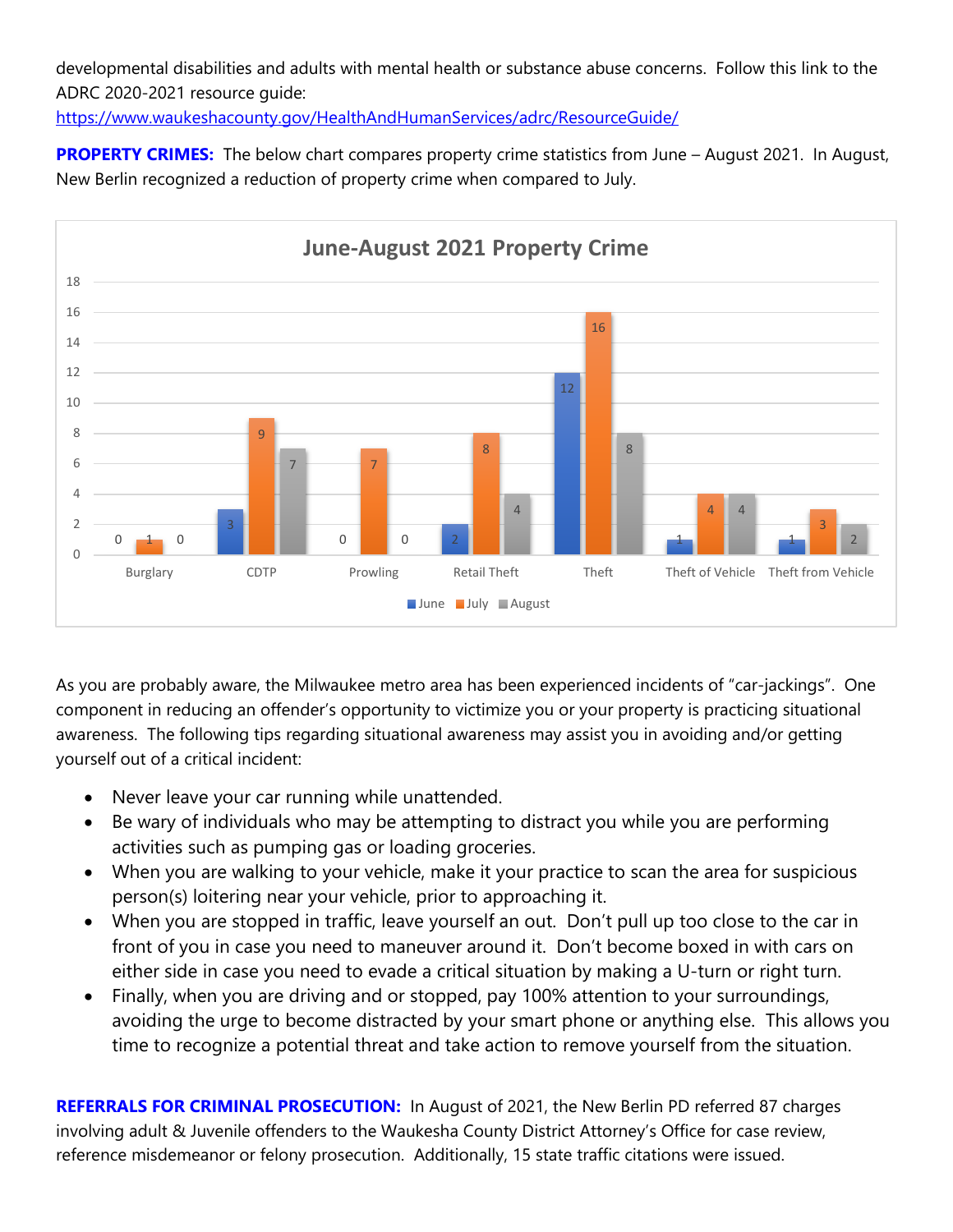

**REFERRALS FOR MUNICIPAL PROSECUTION:** In August of 2021, the New Berlin PD issued a total of 426 municipal citations for non-criminal prosecution in New Berlin Municipal Court. 375 citations were traffic related, 33 citations were non-traffic related & 18 citations were OWI/PAC related.



**NBPD COMMUNITY PROGRAMS:** It is our mission to offer numerous programs that allow us to form relationships with citizens, neighborhoods, businesses and city services in order to provide us the opportunity to come together as a community and prevent crime. Please follow this link to access our electronic community program booklet for program descriptions: [NBPD Community Program Booklet](https://www.newberlin.org/DocumentCenter/View/15824/Community-Program-Booklet?bidId)

**PUBLIC SAFETY OPEN HOUSE:** The women & men of New Berlin Police & Fire Department invite you to join